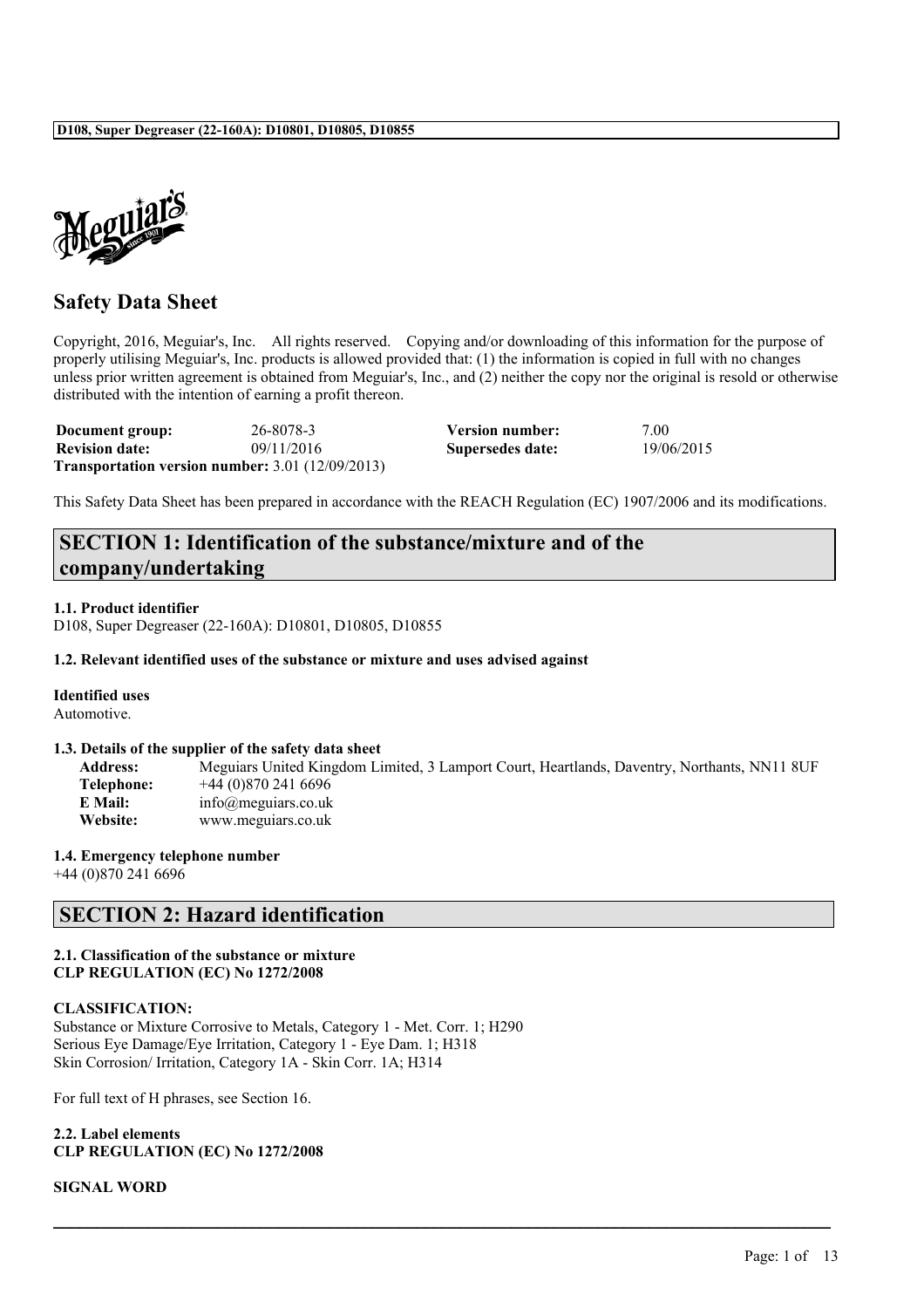## DANGER.

**Symbols:** GHS05 (Corrosion) |

## **Pictograms**



# **HAZARD STATEMENTS:**

H290 May be corrosive to metals. H314 Causes severe skin burns and eye damage.

| PRECAUTIONARY STATEMENTS<br>General: |                                                                                                                   |
|--------------------------------------|-------------------------------------------------------------------------------------------------------------------|
| P <sub>102</sub>                     | Keep out of reach of children.                                                                                    |
| <b>Prevention:</b>                   |                                                                                                                   |
| P <sub>2</sub> 34                    | Keep only in original container.                                                                                  |
| <b>P260E</b>                         | Do not breathe vapour or spray.                                                                                   |
| <b>Response:</b>                     |                                                                                                                   |
| $P303 + P361 + P353$                 | IF ON SKIN (or hair): Take off immediately all contaminated clothing. Rinse skin with<br>water/shower.            |
| P310                                 | Immediately call a POISON CENTRE or doctor/physician.                                                             |
| Disposal:                            |                                                                                                                   |
| P <sub>501</sub>                     | Dispose of contents/container in accordance with applicable local/regional/national/international<br>regulations. |

2% of the mixture consists of components of unknown acute dermal toxicity.

## **Notes on labelling**

Updated per Regulation (EC) No. 648/2004 on detergents. Ingredients required per 648/2004 (not required on industrial label): <5%: Cationic surfactant, EDTA and salts thereof. Contains: Perfumes, benzyl salicylate. H314 classification based on the pH of the product

## **2.3. Other hazards**

May cause chemical gastrointestinal burns. May cause chemical respiratory tract burns.

# **SECTION 3: Composition/information on ingredients**

| Ingredient                                                                | <b>CAS Nbr</b> | EU Inventory $\%$ by Wt |         |    | Classification                                                                        |
|---------------------------------------------------------------------------|----------------|-------------------------|---------|----|---------------------------------------------------------------------------------------|
| Non-Hazardous Ingredients                                                 | Mixture        |                         | $70 -$  | 90 | Substance not classified as<br>lhazardous                                             |
| Sulphonic acids, C14-16-alkane hydroxy<br>and C14-16-alkene, sodium salts | 68439-57-6     | $ 270 - 407 - 8 $       | $1 - 5$ |    | Acute Tox. 4, H302; Eye Dam. 1,<br>H318; Aquatic Chronic 3, H412<br>(Self Classified) |
| 1-propoxypropan-2-ol                                                      | 1569-01-3      | $ 216-372-4 $           | $\sim$  |    | Flam. Liq. 3, H226; Eye Irrit. 2,                                                     |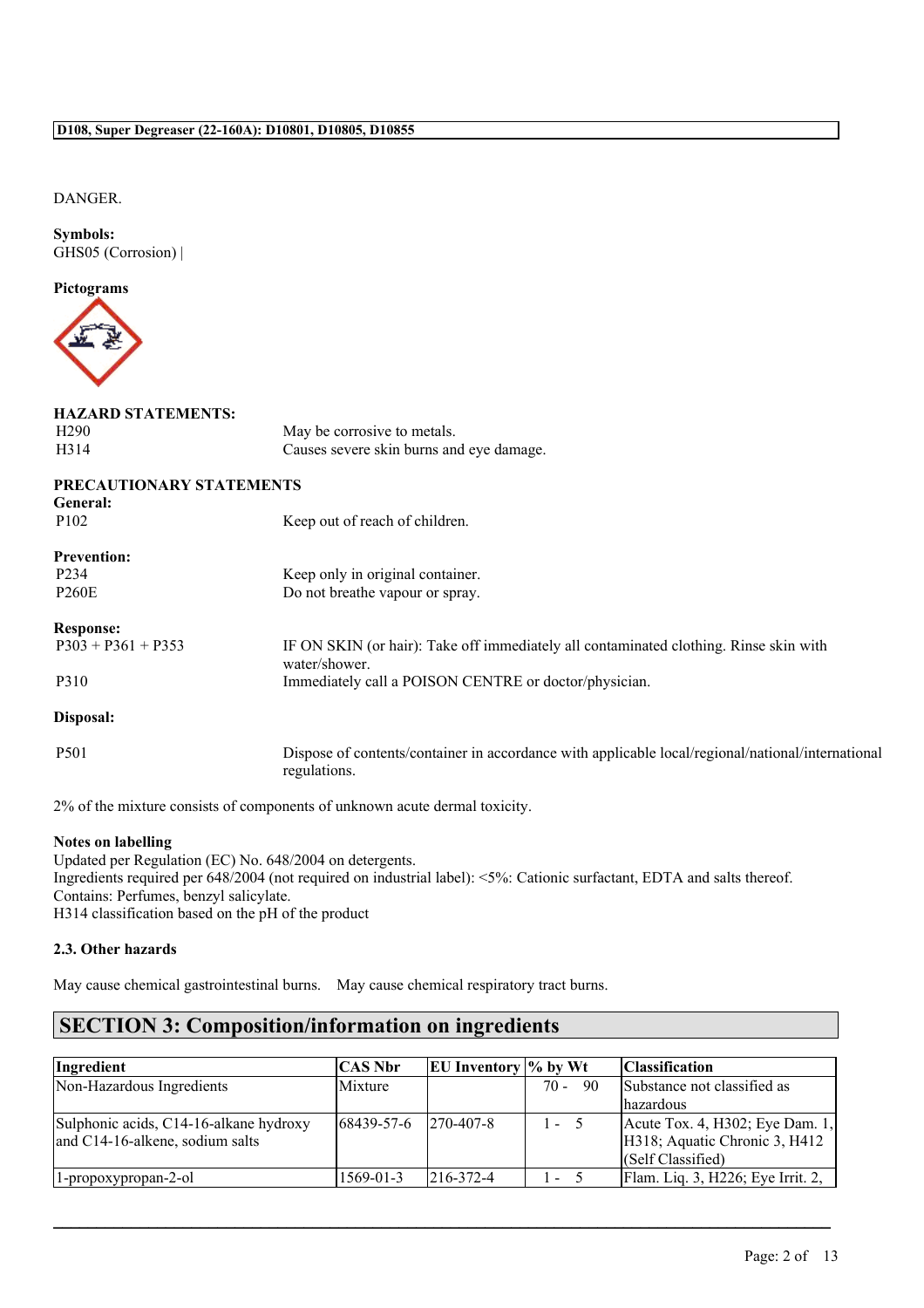|                                         |                  |                   |             | H319; STOT SE 3, H336;<br>EUH066 (Self Classified)                                           |
|-----------------------------------------|------------------|-------------------|-------------|----------------------------------------------------------------------------------------------|
| Tetrasodium ethylenediaminetetraacetate | $64-02-8$        | $ 200 - 573 - 9 $ | $1 - 5$     | Acute Tox. 4, H302; Eye Dam. 1,<br>$H318$ (CLP)                                              |
| Potassium Hydroxide                     | 1310-58-3        | $215 - 181 - 3$   | $1 - 5$     | Acute Tox. 3, H301; Skin Corr.<br>1A, H314 (CLP)<br>Met. Corr. 1, H290 (Self)<br>Classified) |
| 2-Propoxy-1-Propanol                    | $10215 - 30 - 2$ |                   | $\leq$ 0.25 | Substance not classified as<br>lhazardous                                                    |

Please see section 16 for the full text of any H statements referred to in this section

For information on ingredient occupational exposure limits or PBT or vPvB status, see sections 8 and 12 of this SDS

# **SECTION 4: First aid measures**

## **4.1. Description of first aid measures**

### **Inhalation**

Remove person to fresh air. Get immediate medical attention.

## **Skin contact**

Immediately flush with large amounts of water for at least 15 minutes. Remove contaminated clothing. Get immediate medical attention. Wash clothing before reuse.

### **Eye contact**

Immediately flush with large amounts of water for at least 15 minutes. Remove contact lenses if easy to do. Continue rinsing. Immediately get medical attention.

### **If swallowed**

Rinse mouth. Do not induce vomiting. Get immediate medical attention.

## **4.2. Most important symptoms and effects, both acute and delayed**

See Section 11.1 Information on toxicological effects

## **4.3. Indication of any immediate medical attention and special treatment required**

Not applicable

## **SECTION 5: Fire-fighting measures**

### **5.1. Extinguishing media**

In case of fire: Use a fire fighting agent suitable for ordinary combustible material such as water or foam to extinguish.

 $\mathcal{L}_\mathcal{L} = \mathcal{L}_\mathcal{L} = \mathcal{L}_\mathcal{L} = \mathcal{L}_\mathcal{L} = \mathcal{L}_\mathcal{L} = \mathcal{L}_\mathcal{L} = \mathcal{L}_\mathcal{L} = \mathcal{L}_\mathcal{L} = \mathcal{L}_\mathcal{L} = \mathcal{L}_\mathcal{L} = \mathcal{L}_\mathcal{L} = \mathcal{L}_\mathcal{L} = \mathcal{L}_\mathcal{L} = \mathcal{L}_\mathcal{L} = \mathcal{L}_\mathcal{L} = \mathcal{L}_\mathcal{L} = \mathcal{L}_\mathcal{L}$ 

## **5.2. Special hazards arising from the substance or mixture**

None inherent in this product.

## **Hazardous Decomposition or By-Products**

| <b>Substance</b>           | <b>Condition</b>   |
|----------------------------|--------------------|
| Carbon monoxide.           | During combustion. |
| Carbon dioxide.            | During combustion. |
| Irritant vapours or gases. | During combustion. |
| Oxides of nitrogen.        | During combustion. |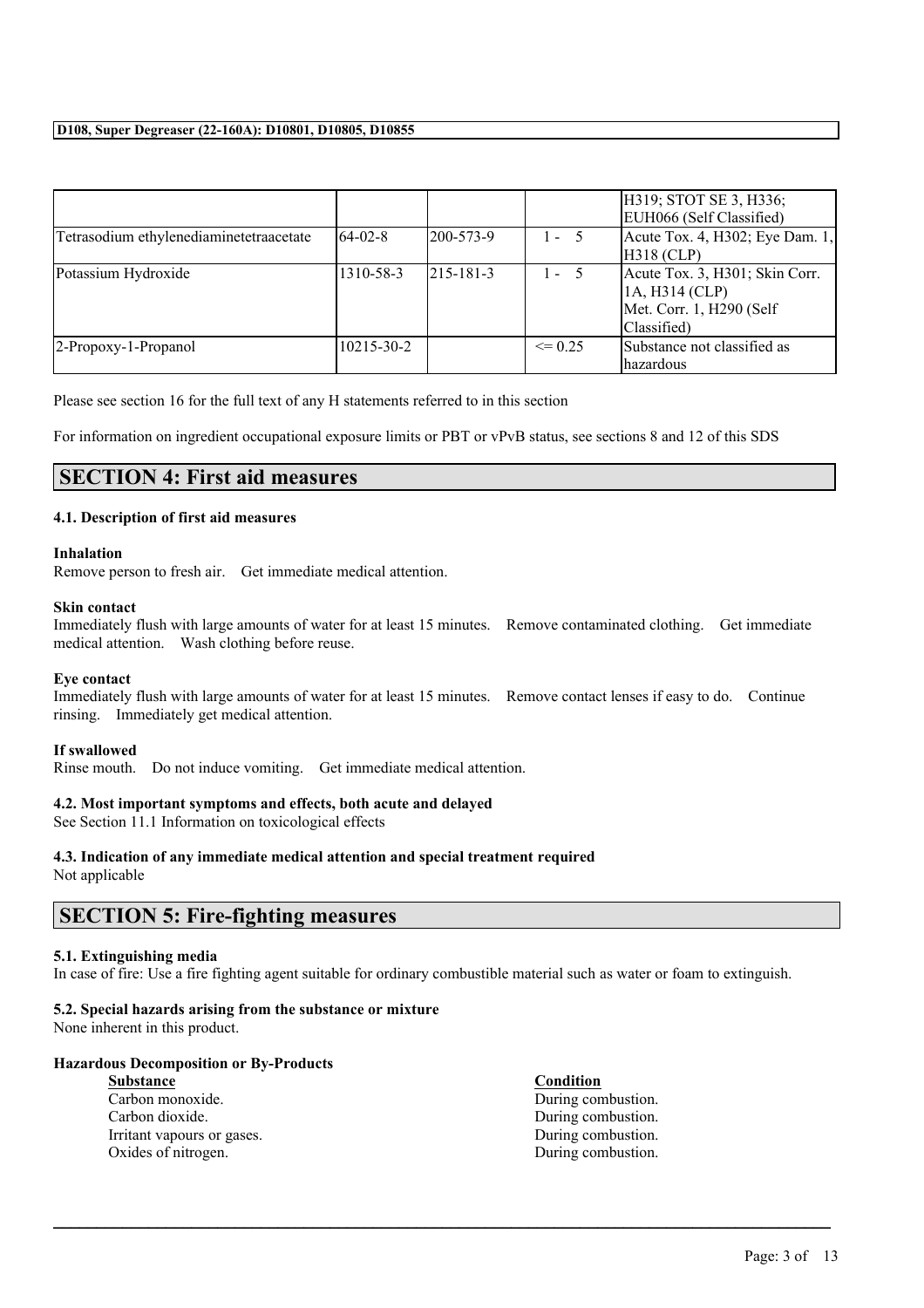### **5.3. Advice for fire-fighters**

No special protective actions for fire-fighters are anticipated.

## **SECTION 6: Accidental release measures**

### **6.1. Personal precautions, protective equipment and emergency procedures**

Evacuate area. Ventilate the area with fresh air. For large spill, or spills in confined spaces, provide mechanical ventilation to disperse or exhaust vapours, in accordance with good industrial hygiene practice. Refer to other sections of this SDS for information regarding physical and health hazards, respiratory protection, ventilation, and personal protective equipment.

### **6.2. Environmental precautions**

Avoid release to the environment. For larger spills, cover drains and build dykes to prevent entry into sewer systems or bodies of water.

### **6.3. Methods and material for containment and cleaning up**

Contain spill. For large spills, if necessary, get assistance from professional spill clean up team. For small spills, carefully neutralise spill by adding appropriate dilute acid such as vinegar. Work slowly to avoid boiling or spattering. Continue to add neutralising agent until reaction stops. Let cool before collecting. Working from around the edges of the spill inward, cover with bentonite, vermiculite, or commercially available inorganic absorbent material. Mix in sufficient absorbent until it appears dry. Absorb spillage to prevent material damage. Remember, adding an absorbent material does not remove a physical, health, or environmental hazard. Collect as much of the spilled material as possible. Place in a metal container approved for use in transportation by appropriate authorities. The container must be lined with polyethylene plastic or contain a plastic drum liner made of polyethylene. Clean up residue with water. Cover, but do not seal for 48 hours. Dispose of collected material as soon as possible.

### **6.4. Reference to other sections**

Refer to Section 8 and Section 13 for more information

# **SECTION 7: Handling and storage**

## **7.1. Precautions for safe handling**

Keep out of reach of children. Do not breathe dust/fume/gas/mist/vapours/spray. Do not get in eyes, on skin, or on clothing. Do not eat, drink or smoke when using this product. Wash thoroughly after handling. Wash contaminated clothing before reuse. Avoid contact with oxidising agents (eg. chlorine, chromic acid etc.) Keep away from reactive metals (eg. Aluminium, zinc etc.) to avoid the formation of hydrogen gas that could create an explosion hazard.

## **7.2. Conditions for safe storage including any incompatibilities**

Store in a well-ventilated place. Keep container tightly closed. Keep only in original container. Store in a corrosive resistant container with a resistant inner liner. Store away from acids. Store away from oxidising agents.

### **7.3. Specific end use(s)**

See information in Section 7.1 and 7.2 for handling and storage recommendations. See Section 8 for exposure controls and personal protection recommendations.

## **SECTION 8: Exposure controls/personal protection**

## **8.1 Control parameters**

### **Occupational exposure limits**

If a component is disclosed in section 3 but does not appear in the table below, an occupational exposure limit is not available for the component.

| Ingredient                              | <b>CAS Nbr Agency</b> | Limit type   | <b>Additional comments</b> |
|-----------------------------------------|-----------------------|--------------|----------------------------|
| Potassium Hydroxide                     | 1310-58-3 UK HSC      | STEL:2 mg/m3 |                            |
| UK HSC: UK Health and Safety Commission |                       |              |                            |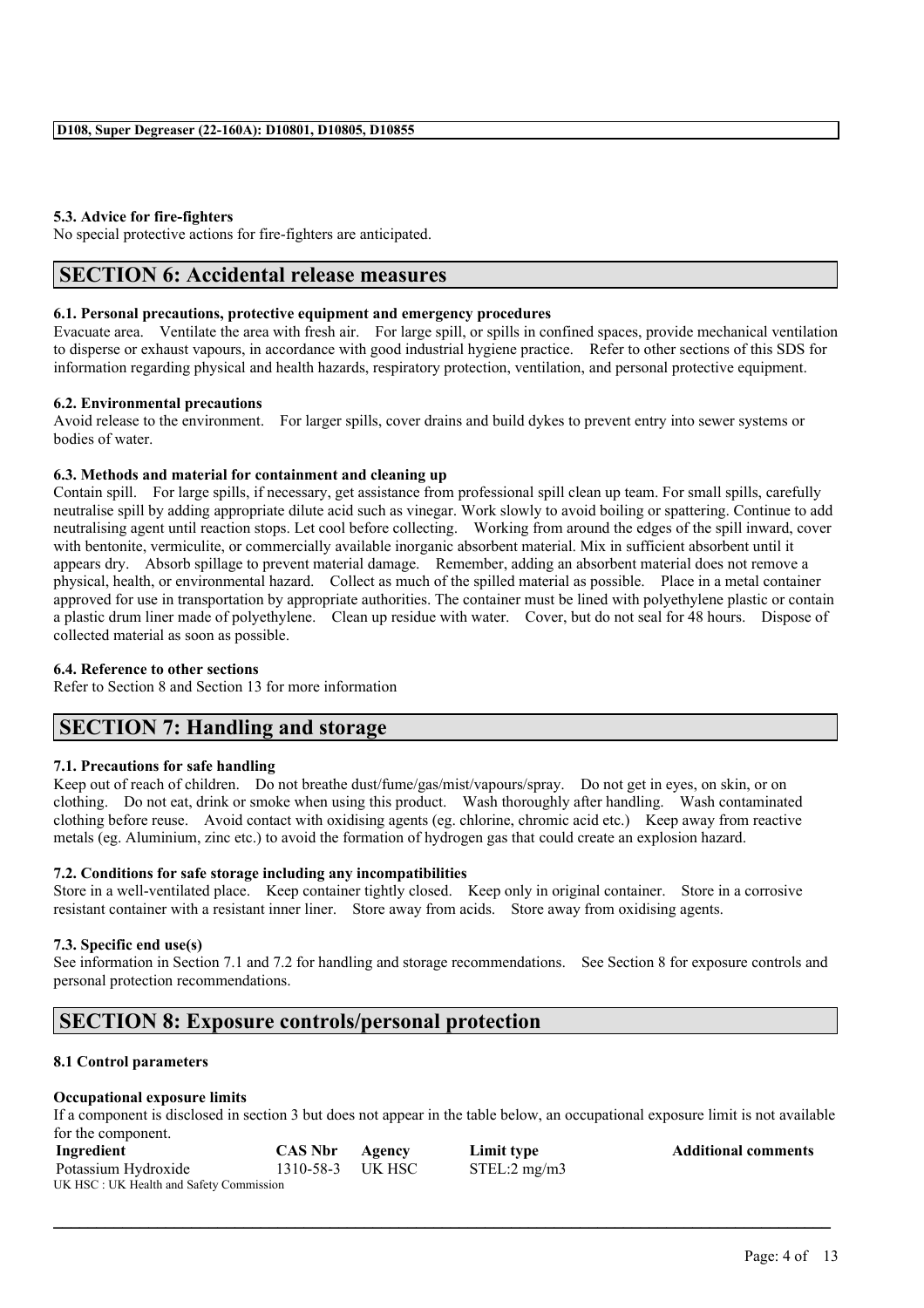TWA: Time-Weighted-Average STEL: Short Term Exposure Limit CEIL: Ceiling

## **Biological limit values**

No biological limit values exist for any of the components listed in Section 3 of this safety data sheet.

### **8.2. Exposure controls**

### **8.2.1. Engineering controls**

Use general dilution ventilation and/or local exhaust ventilation to control airborne exposures to below relevant Exposure Limits and/or control dust/fume/gas/mist/vapours/spray. If ventilation is not adequate, use respiratory protection equipment.

## **8.2.2. Personal protective equipment (PPE)**

### **Eye/face protection**

Select and use eye/face protection to prevent contact based on the results of an exposure assessment. The following eye/face protection(s) are recommended: Full face shield. Indirect vented goggles.

### **Skin/hand protection**

Select and use gloves and/or protective clothing approved to relevant local standards to prevent skin contact based on the results of an exposure assessment. Selection should be based on use factors such as exposure levels, concentration of the substance or mixture, frequency and duration, physical challenges such as temperature extremes, and other use conditions. Consult with your glove and/or protective clothing manufacturer for selection of appropriate compatible gloves/protective clothing. Note: Nitrile gloves may be worn over polymer laminate gloves to improve dexterity. Gloves made from the following material(s) are recommended:

| <b>Material</b>  | Thickness (mm)    | <b>Breakthrough Time</b> |
|------------------|-------------------|--------------------------|
| Butyl rubber.    | No data available | No data available        |
| Polymer laminate | No data available | No data available        |

If this product is used in a manner that presents a higher potential for exposure (eg. spraying, high splash potential etc.), then use of protective coveralls may be necessary. Select and use body protection to prevent contact based on the results of an exposure assessment. The following protective clothing material(s) are recommended: Apron – Butyl rubber Apron - polymer laminate

Rubber boots.

### **Respiratory protection**

An exposure assessment may be needed to decide if a respirator is required. If a respirator is needed, use respirators as part of a full respiratory protection program. Based on the results of the exposure assessment, select from the following respirator type(s) to reduce inhalation exposure:

 $\mathcal{L}_\mathcal{L} = \mathcal{L}_\mathcal{L} = \mathcal{L}_\mathcal{L} = \mathcal{L}_\mathcal{L} = \mathcal{L}_\mathcal{L} = \mathcal{L}_\mathcal{L} = \mathcal{L}_\mathcal{L} = \mathcal{L}_\mathcal{L} = \mathcal{L}_\mathcal{L} = \mathcal{L}_\mathcal{L} = \mathcal{L}_\mathcal{L} = \mathcal{L}_\mathcal{L} = \mathcal{L}_\mathcal{L} = \mathcal{L}_\mathcal{L} = \mathcal{L}_\mathcal{L} = \mathcal{L}_\mathcal{L} = \mathcal{L}_\mathcal{L}$ 

Half facepiece or full facepiece air-purifying respirator suitable for organic vapours and particulates

For questions about suitability for a specific application, consult with your respirator manufacturer.

## **SECTION 9: Physical and chemical properties**

## **9.1. Information on basic physical and chemical properties**

**Physical state** Liquid. **Odour threshold** *No data available.* **pH** 12.5 - 13.5

**Appearance/Odour** Characteristic odour; Red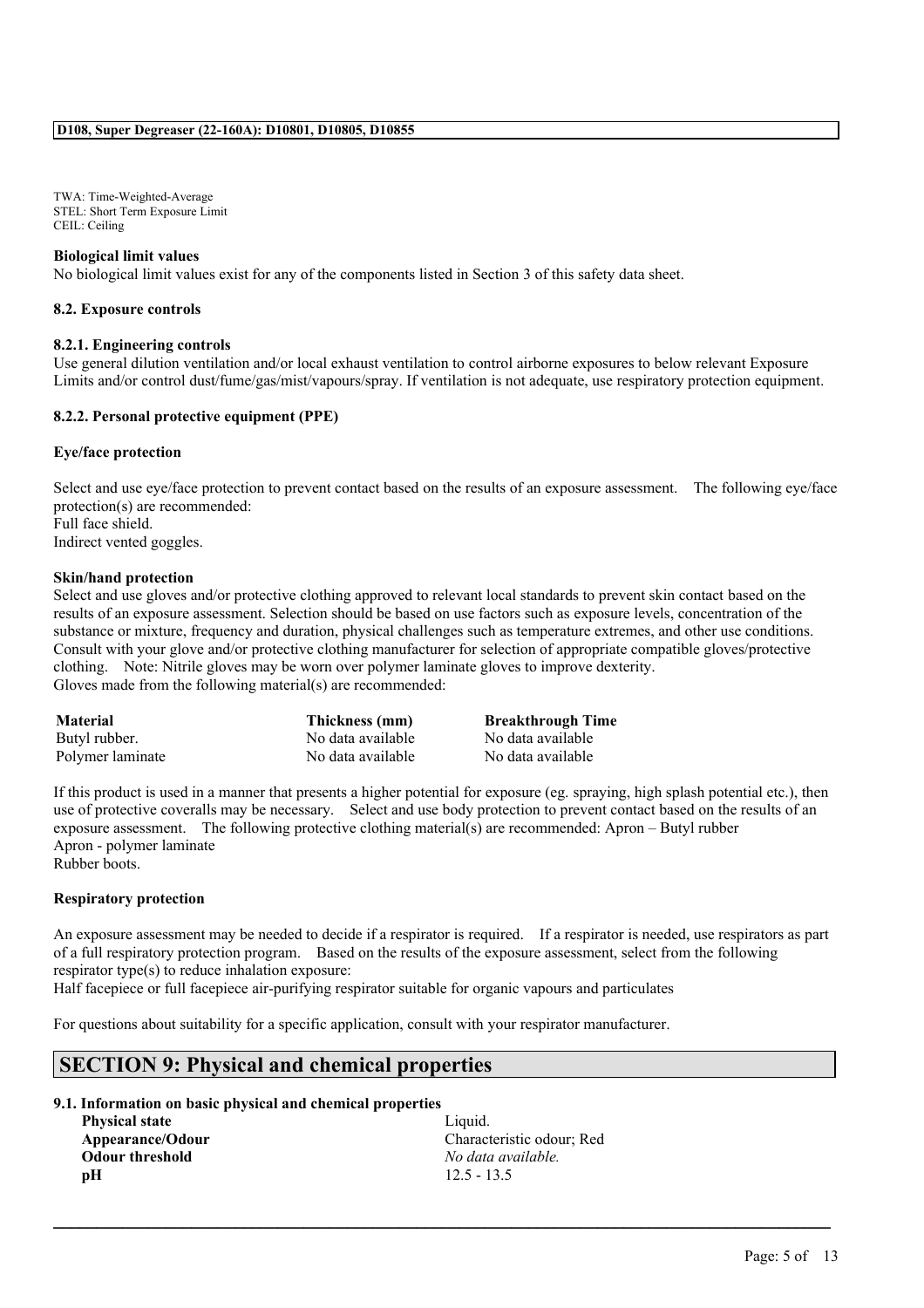| <b>Boiling point/boiling range</b>            | 100 °C                                                    |
|-----------------------------------------------|-----------------------------------------------------------|
| <b>Melting point</b>                          | Not applicable.                                           |
| <b>Flammability (solid, gas)</b>              | Not applicable.                                           |
| <b>Explosive properties</b>                   | Not classified                                            |
| <b>Oxidising properties</b>                   | Not classified                                            |
| <b>Flash point</b>                            | Flash point > 93 °C (200 °F) [Test Method: Pensky-Martens |
|                                               | Closed Cup]                                               |
| <b>Autoignition temperature</b>               | Not applicable.                                           |
| <b>Flammable Limits(LEL)</b>                  | Not applicable.                                           |
| <b>Flammable Limits(UEL)</b>                  | Not applicable.                                           |
| Vapour pressure                               | No data available.                                        |
| <b>Relative density</b>                       | 1.02 $[RefStd:WATER=1]$                                   |
| <b>Water solubility</b>                       | Complete                                                  |
| Solubility- non-water                         | No data available.                                        |
| <b>Partition coefficient: n-octanol/water</b> | No data available.                                        |
| <b>Evaporation rate</b>                       | No data available.                                        |
| <b>Vapour density</b>                         | No data available.                                        |
| <b>Decomposition temperature</b>              | No data available.                                        |
| <b>Viscosity</b>                              | No data available.                                        |
| <b>Density</b>                                | $1.02$ g/ml                                               |
|                                               |                                                           |

**9.2. Other information Molecular weight** *No data available.*

# **SECTION 10: Stability and reactivity**

### **10.1 Reactivity**

This material is considered to be non reactive under normal use conditions

## **10.2 Chemical stability**

Stable.

# **10.3 Possibility of hazardous reactions**

Hazardous polymerisation will not occur.

# **10.4 Conditions to avoid**

None known.

### **10.5 Incompatible materials** Strong acids.

Strong oxidising agents.

## **10.6 Hazardous decomposition products**

**Substance Condition** None known.

Refer to section 5.2 for hazardous decomposition products during combustion.

# **SECTION 11: Toxicological information**

The information below may not agree with the EU material classification in Section 2 and/or the ingredient classifications in Section 3 if specific ingredient classifications are mandated by a competent authority. In addition, statements and data presented in Section 11 are based on UN GHS calculation rules and classifications derived from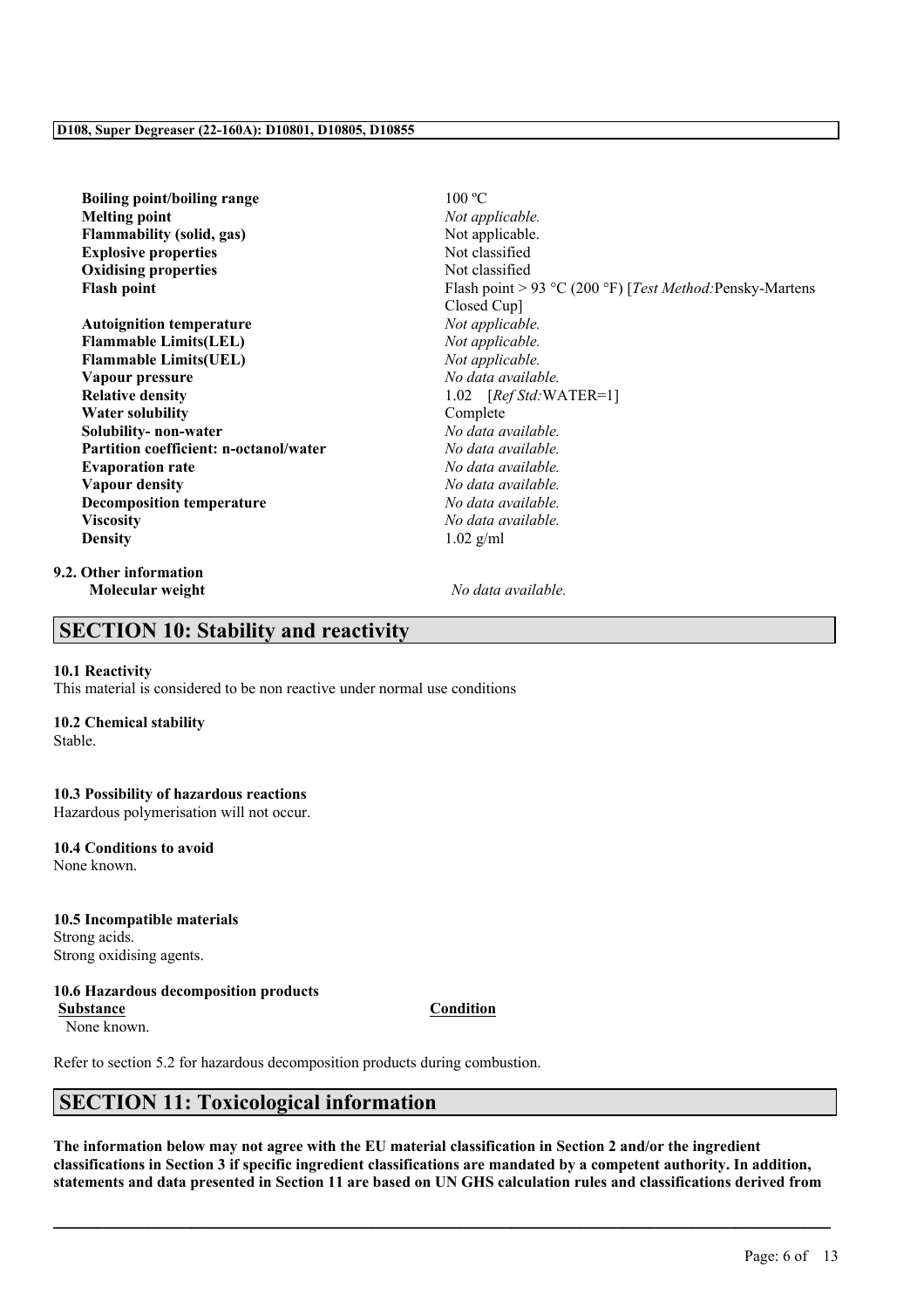## **3M assessments.**

## **11.1 Information on Toxicological effects**

## **Signs and Symptoms of Exposure**

### Based on test data and/or information on the components, this material may produce the following health effects:

## **Inhalation**

Respiratory tract corrosion: Signs/symptoms may include nasal discharge, severe nose and throat pain, chest tightness and pain, coughing up blood, wheezing, and breathlessness, possibly progressing to respiratory failure.

### **Skin contact**

Corrosive (skin burns): Signs/symptoms may include localised redness, swelling, itching, intense pain, blistering, ulceration, and tissue destruction.

### **Eye contact**

Corrosive (eye burns): Signs/symptoms may include cloudy appearance of the cornea, chemical burns, severe pain, tearing, ulcerations, significantly impaired vision or complete loss of vision.

### **Ingestion**

Gastrointestinal corrosion: Signs/symptoms may include severe mouth, throat and abdominal pain, nausea, vomiting, and diarrhea; blood in the faeces and/or vomitus may also be seen.

### **Toxicological Data**

If a component is disclosed in section 3 but does not appear in a table below, either no data are available for that endpoint or the data are not sufficient for classification.

### **Acute Toxicity**

| Name                                                      | Route       | <b>Species</b> | Value                                             |
|-----------------------------------------------------------|-------------|----------------|---------------------------------------------------|
| Overall product                                           | Dermal      |                | No data available; calculated $ATE > 5,000$ mg/kg |
| Overall product                                           | Ingestion   |                | No data available; calculated $ATE > 5,000$ mg/kg |
| 1-propoxypropan-2-ol                                      | Dermal      | Rabbit         | LD50 $2,805$ mg/kg                                |
| 1-propoxypropan-2-ol                                      | Inhalation- | Rat            | $LC50 > 11.8$ mg/l                                |
|                                                           | Dust/Mist   |                |                                                   |
|                                                           | (4 hours)   |                |                                                   |
| 1-propoxypropan-2-ol                                      | Ingestion   | Rat            | $LD50$ 2,500 mg/kg                                |
| Sulphonic acids, C14-16-alkane hydroxy and C14-16-alkene, | Dermal      | Rat            | $LD50 > 2,000$ mg/kg                              |
| sodium salts                                              |             |                |                                                   |
| Sulphonic acids, C14-16-alkane hydroxy and C14-16-alkene, | Ingestion   | Rat            | $578 \text{ mg/kg}$<br>LD50                       |
| sodium salts                                              |             |                |                                                   |
| Potassium Hydroxide                                       | Dermal      | Rabbit         | $LD50 > 1,260$ mg/kg                              |
| Potassium Hydroxide                                       | Ingestion   | Rat            | $273 \text{ mg/kg}$<br>LD50                       |
| Tetrasodium ethylenediaminetetraacetate                   | Ingestion   | Rat            | LD50<br>$1,658$ mg/kg                             |

 $ATE = acute$  toxicity estimate

### **Skin Corrosion/Irritation**

| Name                                                                   | <b>Species</b> | Value              |
|------------------------------------------------------------------------|----------------|--------------------|
|                                                                        |                |                    |
| Overall product                                                        | In vitro       | Corrosive          |
|                                                                        | data           |                    |
| 1-propoxypropan-2-ol                                                   | Rabbit         | Minimal irritation |
| Sulphonic acids, C14-16-alkane hydroxy and C14-16-alkene, sodium salts | Rabbit         | Mild irritant      |
| Potassium Hydroxide                                                    | Rabbit         | Corrosive          |

### **Serious Eye Damage/Irritation**

| $\mathbf{X}$<br>Name | $\sim$<br><b>Species</b> | $\mathbf{v}$<br>√alue |
|----------------------|--------------------------|-----------------------|
|                      |                          |                       |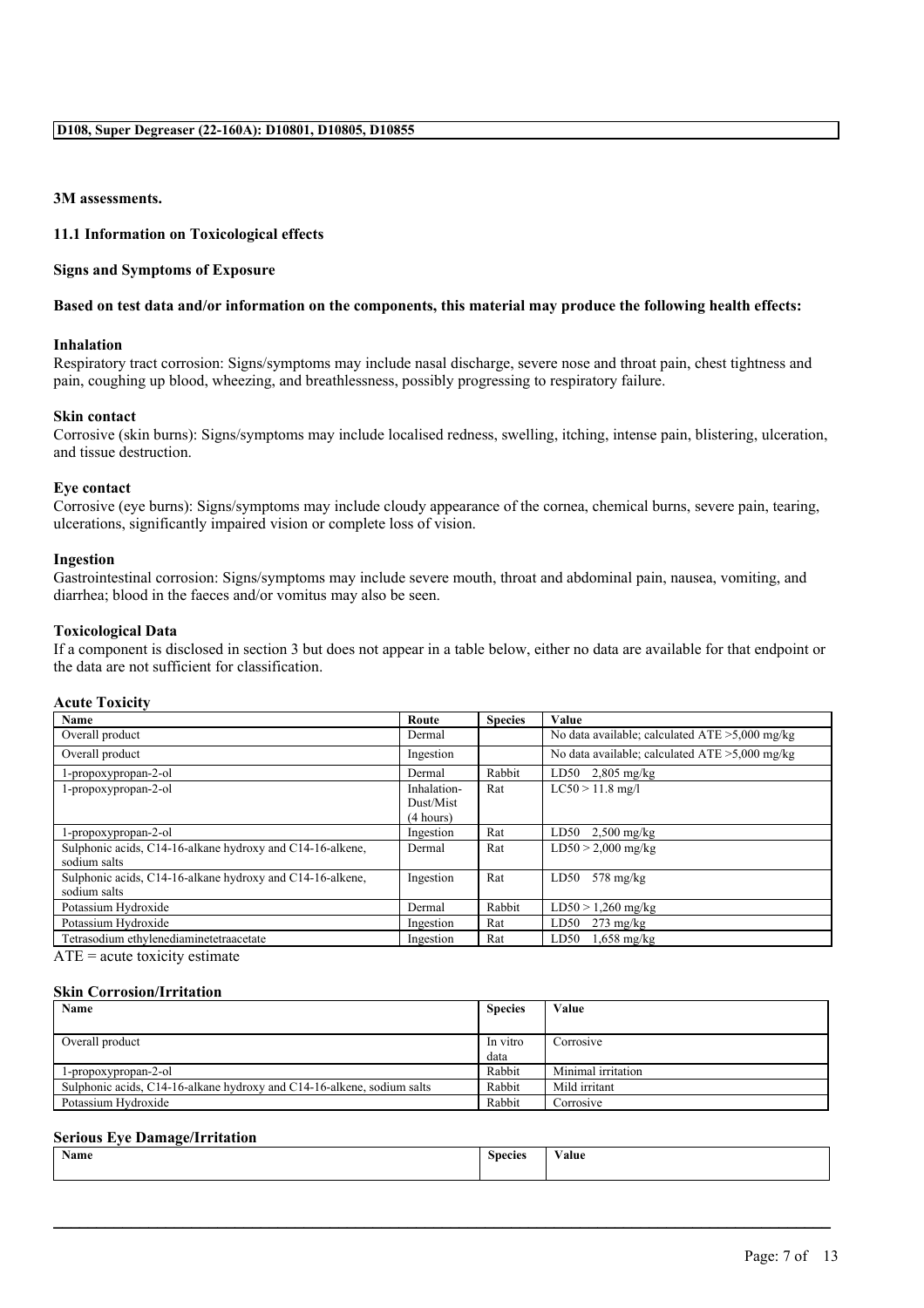| Overall product                                                        | similar | Corrosive       |
|------------------------------------------------------------------------|---------|-----------------|
|                                                                        | health  |                 |
|                                                                        | hazards |                 |
| 1-propoxypropan-2-ol                                                   | Rabbit  | Severe irritant |
| Sulphonic acids. C14-16-alkane hydroxy and C14-16-alkene, sodium salts | Rabbit  | Corrosive       |
| Potassium Hydroxide                                                    | Rabbit  | Corrosive       |

## **Skin Sensitisation**

| <b>Name</b>                                                            | <b>Species</b> | Value           |
|------------------------------------------------------------------------|----------------|-----------------|
| Sulphonic acids, C14-16-alkane hydroxy and C14-16-alkene, sodium salts | Guinea<br>pig  | Not sensitising |

## **Respiratory Sensitisation**

For the component/components, either no data is currently available or the data is not sufficient for classification.

### **Germ Cell Mutagenicity**

| Name                                                                         | Route        | Value         |
|------------------------------------------------------------------------------|--------------|---------------|
| l-propoxypropan-2-ol                                                         | In Vitro     | Not mutagenic |
| Sulphonic acids, $C14-16$ -alkane hydroxy and $C14-16$ -alkene, sodium salts | Vitro<br>-In | Not mutagenic |

## **Carcinogenicity**

| Name                                                      | Route     | <b>Species</b> | Value            |
|-----------------------------------------------------------|-----------|----------------|------------------|
| Sulphonic acids, C14-16-alkane hydroxy and C14-16-alkene, | Dermal    | Rat            | Not carcinogenic |
| sodium salts                                              |           |                |                  |
| Sulphonic acids, C14-16-alkane hydroxy and C14-16-alkene, | Ingestion | Rat            | Not carcinogenic |
| sodium salts                                              |           |                |                  |

## **Reproductive Toxicity**

## **Reproductive and/or Developmental Effects**

| Name                                   | Route      | <b>Value</b>                            | <b>Species</b> | <b>Test result</b>   | Exposure        |
|----------------------------------------|------------|-----------------------------------------|----------------|----------------------|-----------------|
|                                        |            |                                         |                |                      | <b>Duration</b> |
| l-propoxypropan-2-ol                   | Inhalation | Some positive developmental data exist, | Rat            | NOAEL <sub>3.6</sub> | during          |
|                                        |            | but the data are not sufficient for     |                | mg/l                 | organogenesis   |
|                                        |            | classification                          |                |                      |                 |
| Sulphonic acids, C14-16-alkane hydroxy | Ingestion  | Not toxic to female reproduction        | Rat            | <b>NOAEL 871</b>     | 2 generation    |
| and C14-16-alkene, sodium salts        |            |                                         |                | mg/kg                |                 |
| Sulphonic acids, C14-16-alkane hydroxy | Ingestion  | Not toxic to male reproduction          | Rat            | <b>NOAEL 891</b>     | 2 generation    |
| and C14-16-alkene, sodium salts        |            |                                         |                | mg/kg                |                 |
| Sulphonic acids, C14-16-alkane hydroxy | Ingestion  | Some positive developmental data exist, | Rabbit         | <b>NOAEL 600</b>     | during          |
| and C14-16-alkene, sodium salts        |            | but the data are not sufficient for     |                | mg/kg                | organogenesis   |
|                                        |            | classification                          |                |                      |                 |

## **Target Organ(s)**

## **Specific Target Organ Toxicity - single exposure**

| Name                 | Route      | Target Organ(s)                      | Value                                                                              | <b>Species</b>                | <b>Test result</b>            | Exposure<br><b>Duration</b> |
|----------------------|------------|--------------------------------------|------------------------------------------------------------------------------------|-------------------------------|-------------------------------|-----------------------------|
| 1-propoxypropan-2-ol | Inhalation | central nervous<br>system depression | May cause drowsiness or<br>dizziness                                               | Multiple<br>animal<br>species | LOAEL 10.8<br>mg/l            | 6 hours                     |
| 1-propoxypropan-2-ol | Inhalation | respiratory irritation               | Some positive data exist, but the<br>data are not sufficient for<br>classification |                               | <b>NOAEL Not</b><br>available |                             |
| 1-propoxypropan-2-ol | Ingestion  | central nervous<br>system depression | May cause drowsiness or<br>dizziness                                               | Rat                           | LOAEL.<br>$1,770$ mg/kg       | not applicable              |
| Potassium Hydroxide  | Inhalation | respiratory irritation               | May cause respiratory irritation                                                   | Human                         | NOAEL not<br>available        |                             |

 $\mathcal{L}_\mathcal{L} = \mathcal{L}_\mathcal{L} = \mathcal{L}_\mathcal{L} = \mathcal{L}_\mathcal{L} = \mathcal{L}_\mathcal{L} = \mathcal{L}_\mathcal{L} = \mathcal{L}_\mathcal{L} = \mathcal{L}_\mathcal{L} = \mathcal{L}_\mathcal{L} = \mathcal{L}_\mathcal{L} = \mathcal{L}_\mathcal{L} = \mathcal{L}_\mathcal{L} = \mathcal{L}_\mathcal{L} = \mathcal{L}_\mathcal{L} = \mathcal{L}_\mathcal{L} = \mathcal{L}_\mathcal{L} = \mathcal{L}_\mathcal{L}$ 

## **Specific Target Organ Toxicity - repeated exposure**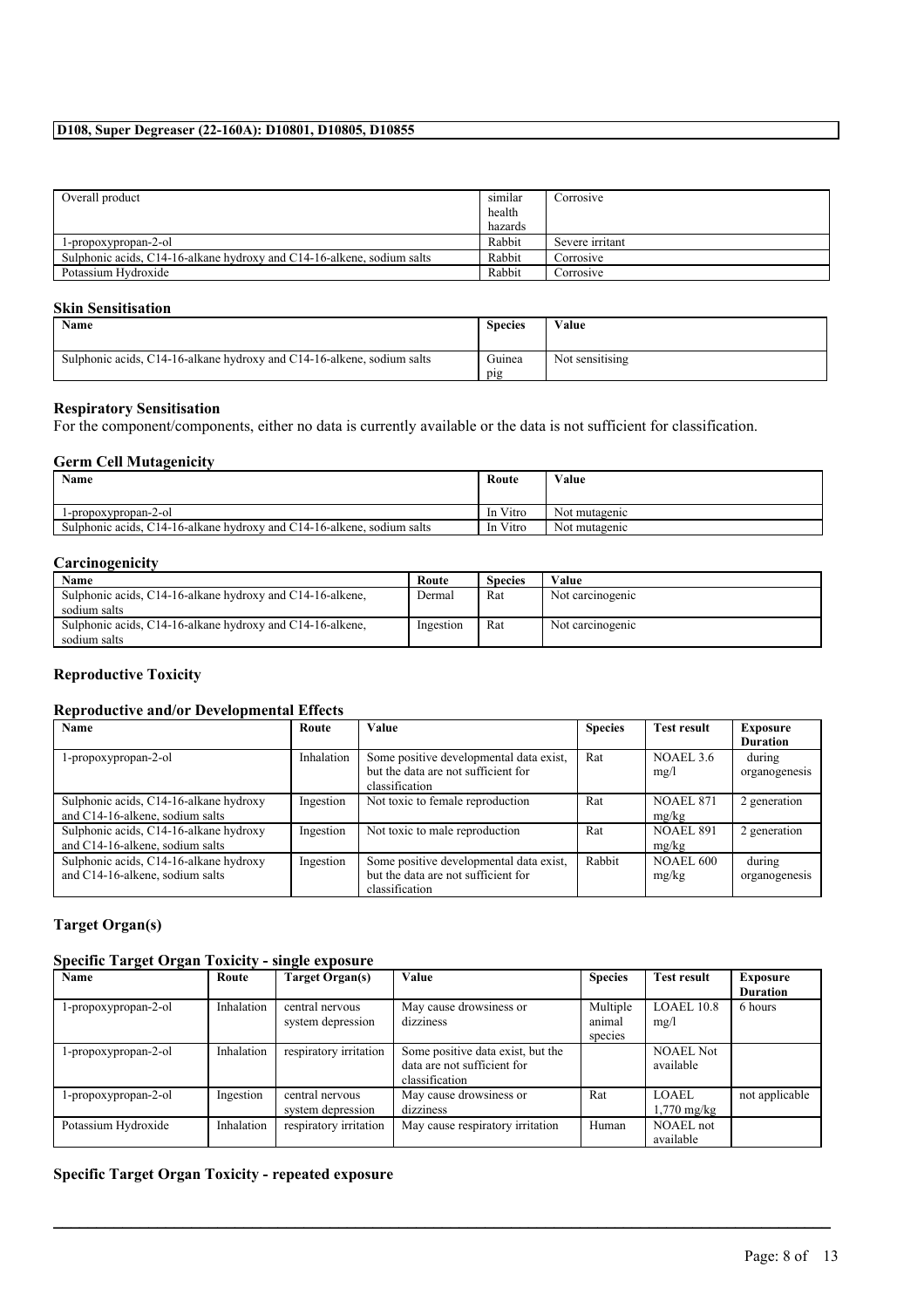| Name                     | Route      | Target Organ(s)       | Value                             | <b>Species</b> | <b>Test result</b> | <b>Exposure</b> |
|--------------------------|------------|-----------------------|-----------------------------------|----------------|--------------------|-----------------|
|                          |            |                       |                                   |                |                    | <b>Duration</b> |
| 1-propoxypropan-2-ol     | Inhalation | liver   kidney and/or | Some positive data exist, but the | Rat            | NOAEL 9.5          | 11 days         |
|                          |            | bladder               | data are not sufficient for       |                | mg/l               |                 |
|                          |            |                       | classification                    |                |                    |                 |
| Sulphonic acids, C14-16- | Ingestion  | liver                 | Some positive data exist, but the | Rat            | <b>NOAEL 500</b>   | 6 months        |
| alkane hydroxy and C14-  |            |                       | data are not sufficient for       |                | mg/kg/day          |                 |
| 16-alkene, sodium salts  |            |                       | classification                    |                |                    |                 |
| Sulphonic acids, C14-16- | Ingestion  | kidney and/or         | Some positive data exist, but the | Rat            | <b>NOAEL 500</b>   | 6 months        |
| alkane hydroxy and C14-  |            | bladder               | data are not sufficient for       |                | mg/kg              |                 |
| 16-alkene, sodium salts  |            |                       | classification                    |                |                    |                 |

## **Aspiration Hazard**

For the component/components, either no data is currently available or the data is not sufficient for classification.

Please contact the address or phone number listed on the first page of the SDS for additional toxicological information **on this material and/or its components.**

# **SECTION 12: Ecological information**

The information below may not agree with the EU material classification in Section 2 and/or the ingredient classifications in Section 3 if specific ingredient classifications are mandated by a competent authority. In addition, statements and data presented in Section 12 are based on UN GHS calculation rules and classifications derived from **3M assessments.**

## **12.1. Toxicity**

No product test data available.

| <b>Material</b> | <b>CAS Nbr</b> | Organism      | <b>Type</b>  | <b>Exposure</b> | <b>Test endpoint</b> | <b>Test result</b>   |
|-----------------|----------------|---------------|--------------|-----------------|----------------------|----------------------|
| $1-$            | 1569-01-3      | Water flea    | Experimental | 48 hours        | EC <sub>50</sub>     | $>100$ mg/l          |
| propoxypropan   |                |               |              |                 |                      |                      |
| $-2 - 01$       |                |               |              |                 |                      |                      |
| $1 -$           | 1569-01-3      | Rainbow trout | Experimental | 96 hours        | LC50                 | $>100 \text{ mg/l}$  |
| propoxypropan   |                |               |              |                 |                      |                      |
| $-2-0$          |                |               |              |                 |                      |                      |
| $1 -$           | 1569-01-3      | Green algae   | Experimental | 96 hours        | <b>EC50</b>          | $1,466 \text{ mg}/1$ |
| propoxypropan   |                |               |              |                 |                      |                      |
| $-2-0$          |                |               |              |                 |                      |                      |
| 2-Propoxy-1-    | 10215-30-2     | Rainbow trout | Estimated    | 96 hours        | LC50                 | $>100$ mg/l          |
| Propanol        |                |               |              |                 |                      |                      |
| 2-Propoxy-1-    | 10215-30-2     | Green Algae   | Estimated    | 96 hours        | EC <sub>50</sub>     | $1,466 \text{ mg}/1$ |
| Propanol        |                |               |              |                 |                      |                      |
| 2-Propoxy-1-    | 10215-30-2     | Water flea    | Estimated    | 48 hours        | <b>EC50</b>          | $>100 \text{ mg/l}$  |
| Propanol        |                |               |              |                 |                      |                      |
| Tetrasodium     | $ 64-02-8 $    | Bluegill      | Experimental | 96 hours        | LC50                 | $41 \text{ mg}/1$    |
| ethylenediamin  |                |               |              |                 |                      |                      |
| etetraacetate   |                |               |              |                 |                      |                      |
| Tetrasodium     | $ 64-02-8 $    | Water flea    | Experimental | 48 hours        | EC <sub>50</sub>     | $57 \text{ mg/l}$    |
| ethylenediamin  |                |               |              |                 |                      |                      |
| etetraacetate   |                |               |              |                 |                      |                      |
| Sulphonic       | 68439-57-6     | Water flea    | Experimental | 48 hours        | <b>EC50</b>          | $4.53$ mg/l          |
| acids, C14-16-  |                |               |              |                 |                      |                      |
| alkane hydroxy  |                |               |              |                 |                      |                      |
| and C14-16-     |                |               |              |                 |                      |                      |
| alkene, sodium  |                |               |              |                 |                      |                      |
| salts           |                |               |              |                 |                      |                      |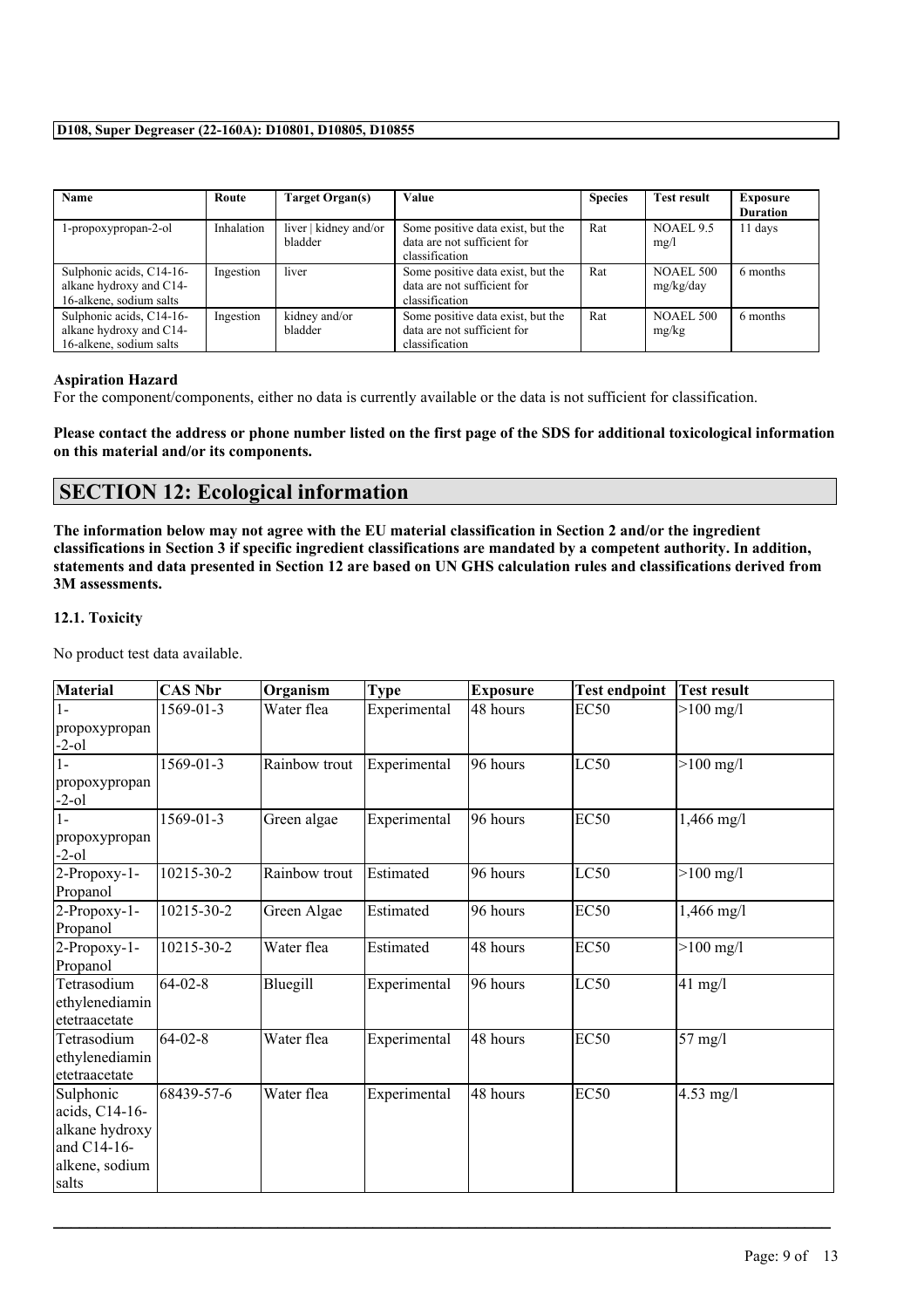| Tetrasodium     | $ 64-02-8 $ | Water flea | Experimental     | $ 21$ days | <b>NOEC</b> | $5.5 \text{ mg/l}$  |
|-----------------|-------------|------------|------------------|------------|-------------|---------------------|
| ethylenediamin  |             |            |                  |            |             |                     |
| etetraacetate   |             |            |                  |            |             |                     |
| Sulphonic       | 68439-57-6  | Water flea | Estimated        | $ 21$ days | NOEC        | $0.37 \text{ mg}/1$ |
| acids, $C14-16$ |             |            |                  |            |             |                     |
| alkane hydroxy  |             |            |                  |            |             |                     |
| and $C14-16$    |             |            |                  |            |             |                     |
| alkene, sodium  |             |            |                  |            |             |                     |
| salts           |             |            |                  |            |             |                     |
| Potassium       | 1310-58-3   |            | Data not         |            |             |                     |
| Hydroxide       |             |            | available or     |            |             |                     |
|                 |             |            | insufficient for |            |             |                     |
|                 |             |            | classification   |            |             |                     |

# **12.2. Persistence and degradability**

| <b>Material</b>                                                                         | <b>CAS Nbr</b>  | <b>Test type</b>                                               | <b>Duration</b> | <b>Study Type</b>                                        | <b>Test result</b> | Protocol                                 |
|-----------------------------------------------------------------------------------------|-----------------|----------------------------------------------------------------|-----------------|----------------------------------------------------------|--------------------|------------------------------------------|
| 2-Propoxy-1-<br>Propanol                                                                | 10215-30-2      | Estimated<br>Photolysis                                        |                 | Photolytic half- $ 1.1$ days (t $1/2$ )<br>life (in air) |                    | Other methods                            |
| Sulphonic<br>acids, C14-16-<br>alkane hydroxy<br>and C14-16-<br>alkene, sodium<br>salts | 68439-57-6      | Estimated<br>Biodegradation                                    | 28 days         | Dissolv.<br>Organic<br>Carbon Deplet                     | $95\%$ weight      | OECD 301E - Modified<br><b>OECD</b> Scre |
| Non-Hazardous Mixture<br>Ingredients                                                    |                 | Data not<br>available or<br>insufficient for<br>classification | N/A             | N/A                                                      | N/A                | N/A                                      |
| 2-Propoxy-1-<br>Propanol                                                                | 10215-30-2      | Estimated<br>Biodegradation                                    | 20 days         | <b>BOD</b>                                               | $64\%$ weight      | Other methods                            |
| $1-$<br>propoxypropan<br>-2-ol                                                          | $1569 - 01 - 3$ | Experimental<br>Biodegradation                                 | 20 days         | <b>BOD</b>                                               | $64\%$ weight      | Other methods                            |
| Tetrasodium<br>ethylenediamin<br>etetraacetate                                          | $64 - 02 - 8$   | Data not<br>available or<br>insufficient for<br>classification | N/A             | N/A                                                      | N/A                | N/A                                      |
| Potassium<br>Hydroxide                                                                  | 1310-58-3       | Data not<br>available or<br>insufficient for<br>classification | N/A             | N/A                                                      | N/A                | N/A                                      |

# **12.3 : Bioaccumulative potential**

| Material              | CAS Nbr    | <b>Test type</b>  | <b>Duration</b> | <b>Study Type</b>             | Test result | Protocol   |
|-----------------------|------------|-------------------|-----------------|-------------------------------|-------------|------------|
| Non-Hazardous Mixture |            | Data not          | N/A             | N/A                           | ln/a        | IN/A       |
| Ingredients           |            | lavailable or     |                 |                               |             |            |
|                       |            | linsufficient for |                 |                               |             |            |
|                       |            | lclassification   |                 |                               |             |            |
| Potassium             | 1310-58-3  | Data not          | N/A             | IN/A                          | ln/a        | N/A        |
| Hydroxide             |            | lavailable or     |                 |                               |             |            |
|                       |            | linsufficient for |                 |                               |             |            |
|                       |            | classification    |                 |                               |             |            |
| $2$ -Propoxy-1-       | 10215-30-2 | Estimated         |                 | Bioaccumulatio <sup>[2]</sup> |             | Estimated: |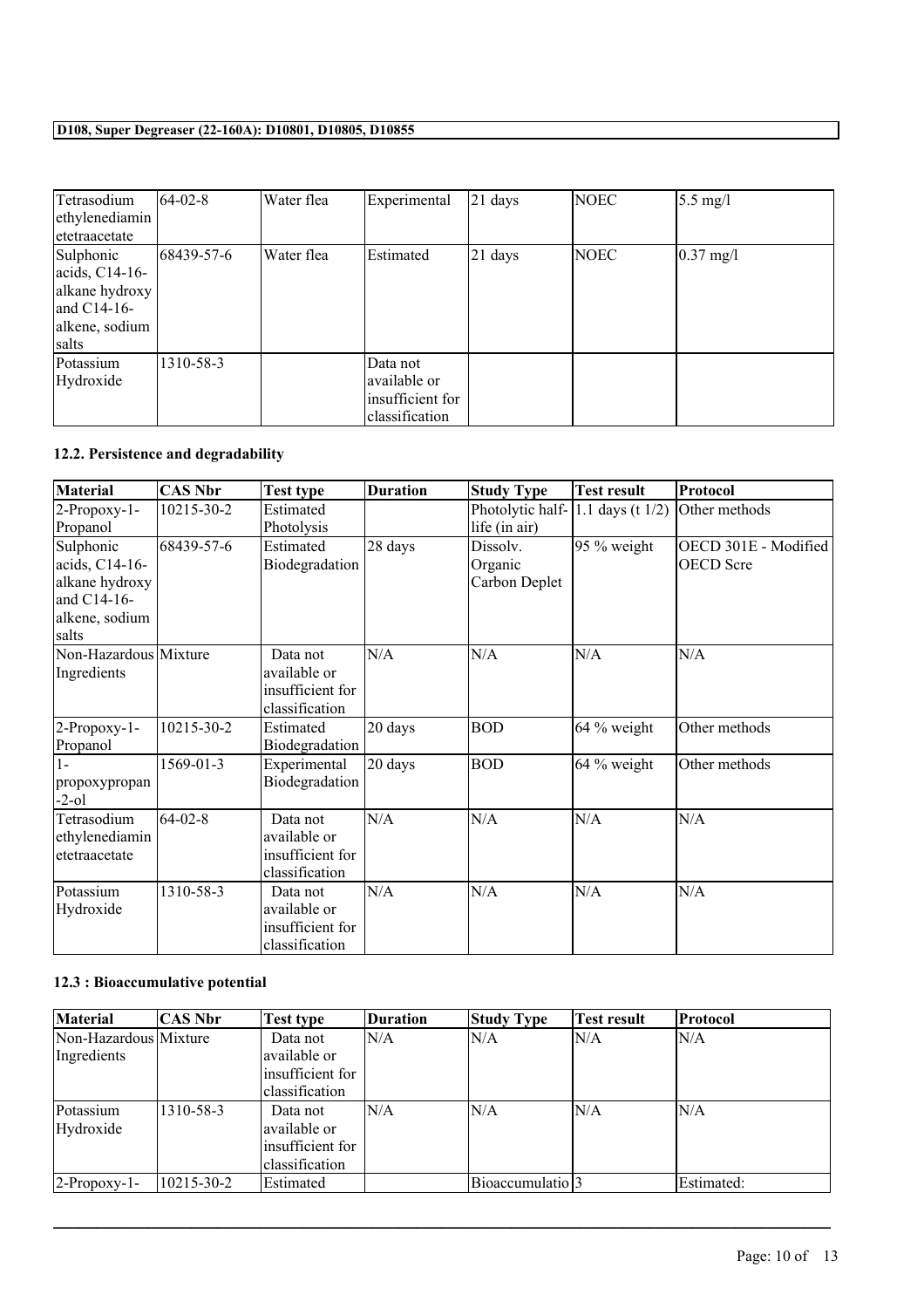| Propanol       |                | Bioconcentrati        |         | In factor          |     | Bioconcentration factor |
|----------------|----------------|-----------------------|---------|--------------------|-----|-------------------------|
|                |                | lon                   |         |                    |     |                         |
| $1-$           | 1569-01-3      | Estimated             |         | Bioaccumulatio 3   |     | Estimated:              |
| propoxypropan  |                | <b>Bioconcentrati</b> |         | In factor          |     | Bioconcentration factor |
| $-2$ -ol       |                | lon                   |         |                    |     |                         |
| Tetrasodium    | $164 - 02 - 8$ | Experimental          | 42 days | Bioaccumulatio 123 |     | <b>OECD 305E -</b>      |
| ethylenediamin |                | BCF-Carp              |         | In factor          |     | Bioaccumulation flow-   |
| letetraacetate |                |                       |         |                    |     | through fish test       |
| Sulphonic      | 68439-57-6     | <b>Estimated</b>      |         | Log Kow            | 0.7 | Estimated: Octanol-     |
| acids, C14-16- |                | Bioconcentrati        |         |                    |     | water partition         |
| alkane hydroxy |                | lon                   |         |                    |     | lcoefficient            |
| land C14-16-   |                |                       |         |                    |     |                         |
| alkene, sodium |                |                       |         |                    |     |                         |
| salts          |                |                       |         |                    |     |                         |

## **12.4. Mobility in soil**

Please contact manufacturer for more details

### **12.5. Results of the PBT and vPvB assessment**

No information available at this time, contact manufacturer for more details

## **12.6. Other adverse effects**

No information available.

The surfactant(s) contained in this preparation comply with the biodegradability criteria as laid down in Regulation (EC) No.648/2004 on detergents.

# **SECTION 13: Disposal considerations**

### **13.1 Waste treatment methods**

See Section 11.1 Information on toxicological effects

Dispose of waste product in a permitted industrial waste facility. As a disposal alternative, incinerate in a permitted waste incineration facility. Proper destruction may require the use of additional fuel during incineration processes. Empty drums/barrels/containers used for transporting and handling hazardous chemicals (chemical substances/mixtures/preparations classified as Hazardous as per applicable regulations) shall be considered, stored, treated & disposed of as hazardous wastes unless otherwise defined by applicable waste regulations. Consult with the respective regulating authorities to determine the available treatment and disposal facilities.

The coding of a waste stream is based on the application of the product by the consumer. Since this is out of the control of the manufacturer, no waste code(s) for products after use will be provided. Please refer to the European Waste Code (EWC - 2000/532/CE and amendments) to assign the correct waste code to your waste stream. Ensure national and/or regional regulations are complied with and always use a licensed waste contractor

 $\mathcal{L}_\mathcal{L} = \mathcal{L}_\mathcal{L} = \mathcal{L}_\mathcal{L} = \mathcal{L}_\mathcal{L} = \mathcal{L}_\mathcal{L} = \mathcal{L}_\mathcal{L} = \mathcal{L}_\mathcal{L} = \mathcal{L}_\mathcal{L} = \mathcal{L}_\mathcal{L} = \mathcal{L}_\mathcal{L} = \mathcal{L}_\mathcal{L} = \mathcal{L}_\mathcal{L} = \mathcal{L}_\mathcal{L} = \mathcal{L}_\mathcal{L} = \mathcal{L}_\mathcal{L} = \mathcal{L}_\mathcal{L} = \mathcal{L}_\mathcal{L}$ 

### **EU waste code (product as sold)**

070601\* Aqueous washing liquids and mother liquors 20 01 29\* Detergents containing dangerous substances

# **SECTION 14: Transportation information**

ADR: UN1814; Potassium hydroxide, solution; 8; II; (E); C5. IATA: UN1814; Potassium hydroxide, solution; 8; II. IMDG: UN1814; Potassium hydroxide, solution; 8; II; EMS: FA, SB..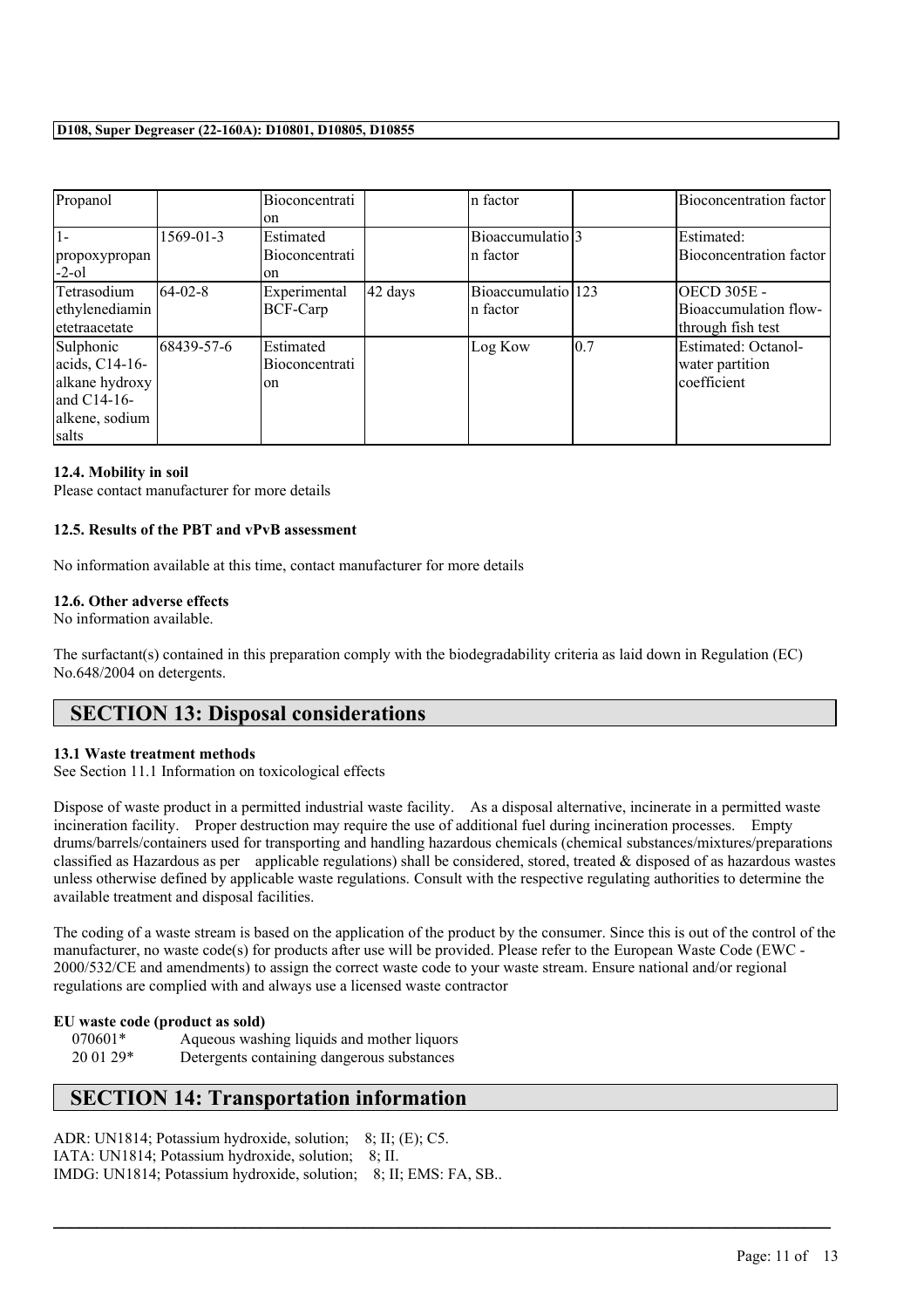# **SECTION 15: Regulatory information**

## **15.1. Safety, health and environmental regulations/legislation specific for the substance or mixture**

## **Global inventory status**

Contact manufacturer for more information The components of this material are in compliance with the provisions of the Korea Chemical Control Act. Certain restrictions may apply. Contact the selling division for additional information. The components of this material are in compliance with the provisions of Australia National Industrial Chemical Notification and Assessment Scheme (NICNAS). Certain restrictions may apply. Contact the selling division for additional information. The components of this material are in compliance with the provisions of Philippines RA 6969 requirements. Certain restrictions may apply. Contact the selling division for additional information. The components of this product are in compliance with the new substance notification requirements of CEPA. The components of this product are in compliance with the chemical notification requirements of TSCA. This product complies with Measures on Environmental Management of New Chemical Substances. All ingredients are listed on or exempt from on China IECSC inventory.

## **15.2. Chemical Safety Assessment**

Not applicable

# **SECTION 16: Other information**

### **List of relevant H statements**

| <b>EUH066</b>     | Repeated exposure may cause skin dryness or cracking. |
|-------------------|-------------------------------------------------------|
| H <sub>226</sub>  | Flammable liquid and vapour.                          |
| H <sub>290</sub>  | May be corrosive to metals.                           |
| H301              | Toxic if swallowed.                                   |
| H <sub>3</sub> 02 | Harmful if swallowed.                                 |
| H314              | Causes severe skin burns and eye damage.              |
| H318              | Causes serious eye damage.                            |
| H319              | Causes serious eye irritation.                        |
| H336              | May cause drowsiness or dizziness.                    |
| H412              | Harmful to aquatic life with long lasting effects.    |

### **Revision information:**

- Label: CLP Precautionary General information was modified.
- Label: CLP Precautionary Prevention information was modified.
- Label: CLP Precautionary Response information was modified.
- Label: CLP Precautionary Storage information was deleted.
- Section 3: Composition/ Information of ingredients table information was modified.
- Section 3: Reference to section 15 for Nota info information was deleted.
- Section 9: Property description for optional properties information was added.
- Section 9: Property description for optional properties information was deleted.
- Section 12: Component ecotoxicity information information was modified.
- Section 12: Persistence and Degradability information information was modified.
- Section 12:Bioccumulative potential information information was modified.
- Section 14: Transportation classification information was modified.
- Section 15: Regulations Inventories information was modified.

DISCLAIMER: The information on this Safety Data Sheet is based on our experience and is correct to the best of our knowledge at the date of publication, but we do not accept any liability for any loss, damage or injury resulting from its use (except as required by law). The information may not be valid for any use not referred to in this Data Sheet or use of the product in combination with other materials. For these reasons, it is important that customers carry out their own test to satisfy themselves as to the suitability of the product for their own intended applications.